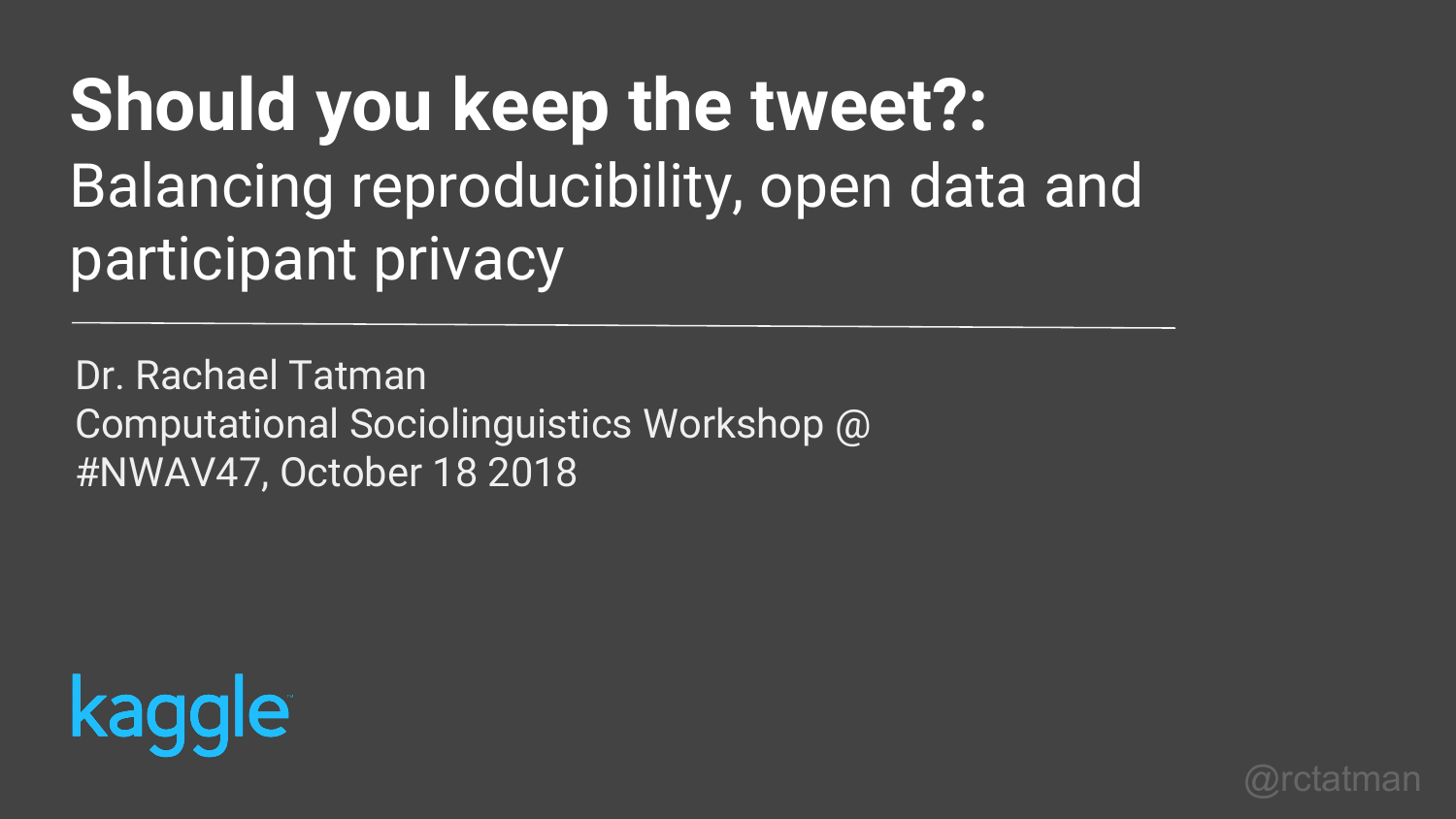

These are my personal recommendations based on my own experiences and ethical principles.

One size does **not** fit all.

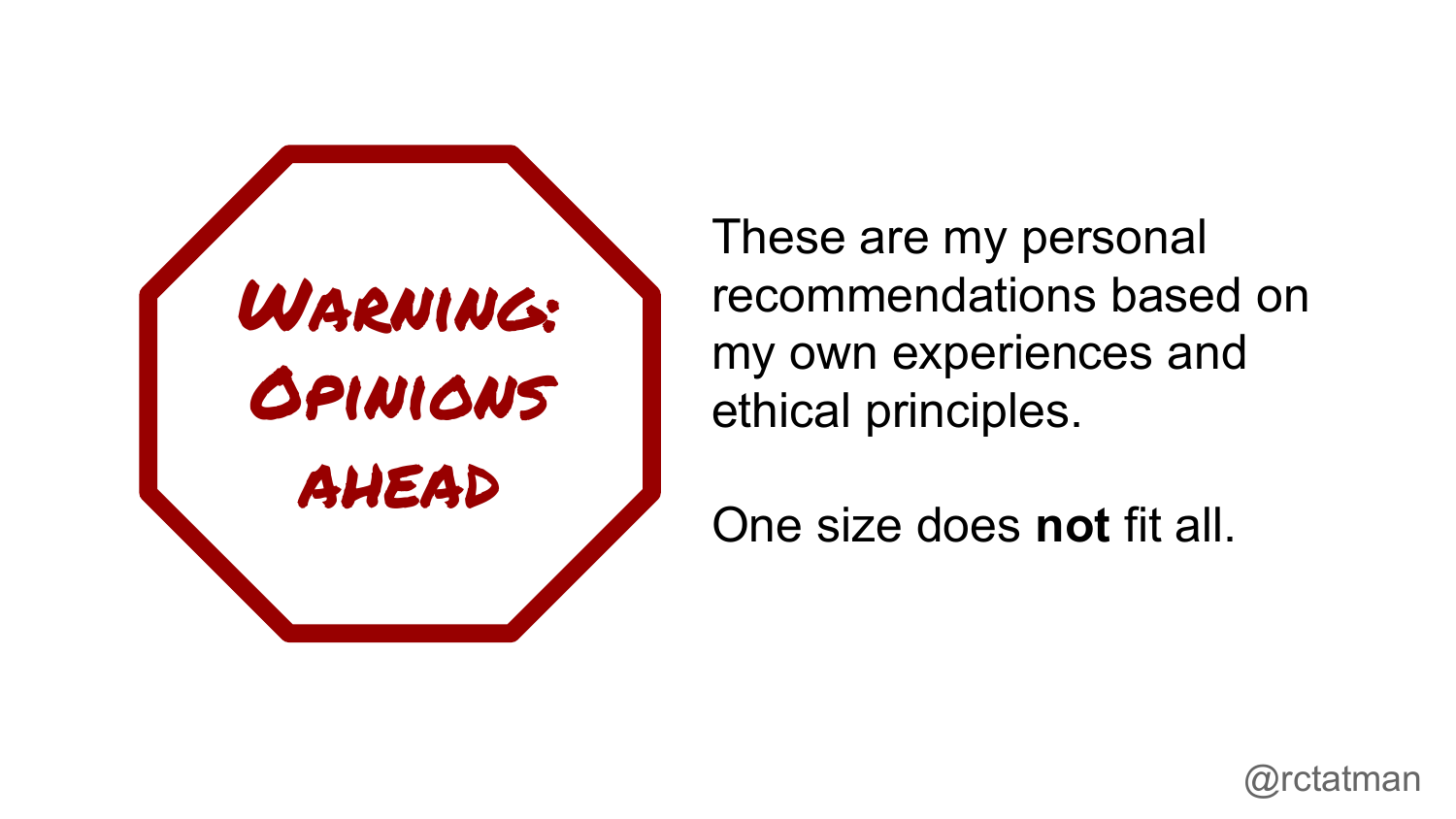- **Reproducibility:** We want to be able to repeat computational analyses done in the course of research
- **Open Data:** Datasets are part of our research contribution and we want to share data with other researchers and citizen scientists
- **Participant Privacy:** We need to abide by the developer's agreements & respect users' wishes about how their data should be used

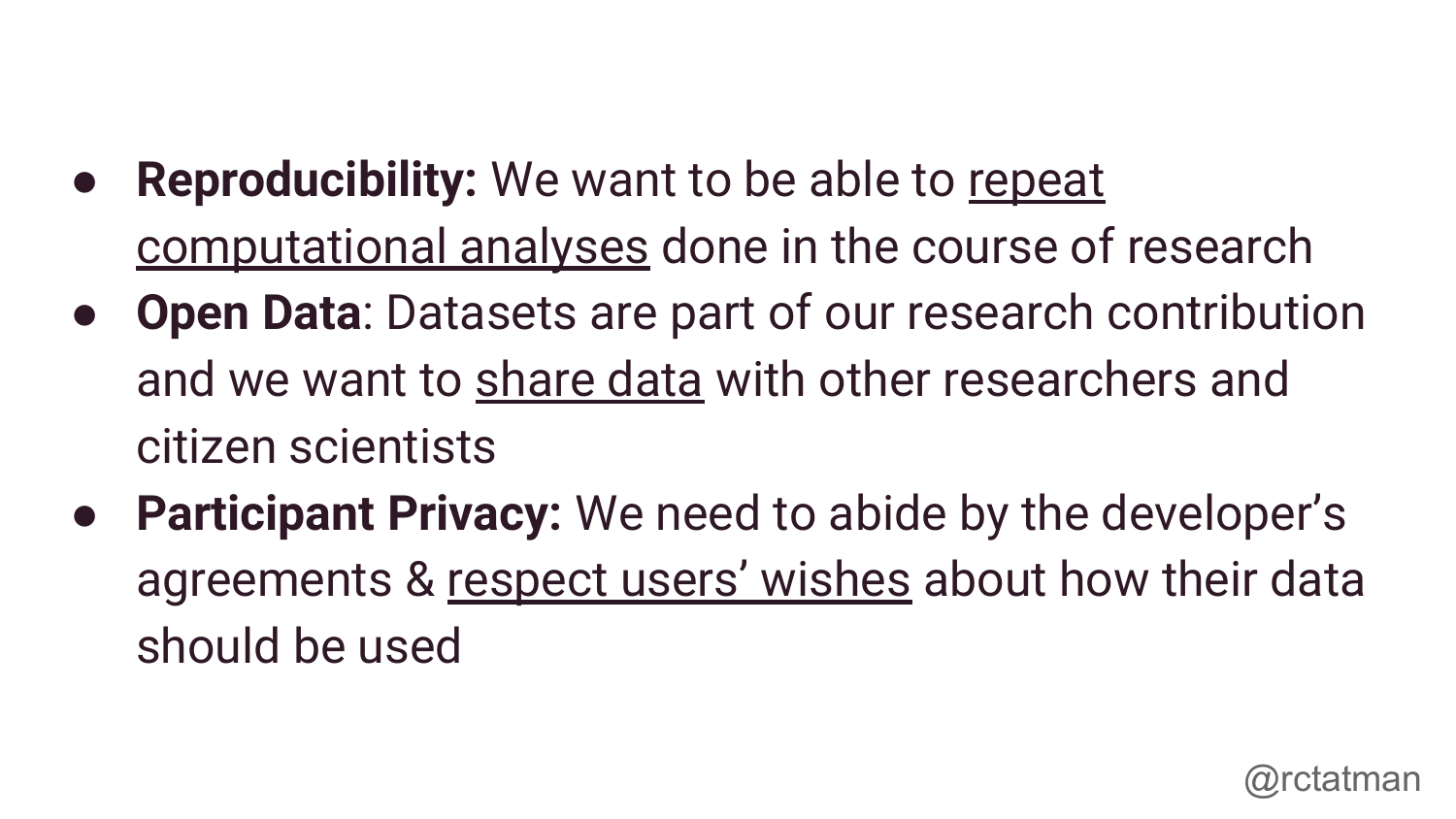# **Reproducibility**

- Reproducibility is more important in computational fields
- For machine learning projects, sharing data is necessary for reproducibility (discussion in [Tatman et al 2018](http://www.rctatman.com/files/2018-7-14-MLReproducability.pdf))

An article about computational results is advertising, not scholarship. The actual scholarship is the full software environment, code and data, that produced the result.

[Claerbout & Karrenbach, 1992](http://sepwww.stanford.edu/doku.php?id=sep:research:reproducible:seg92)

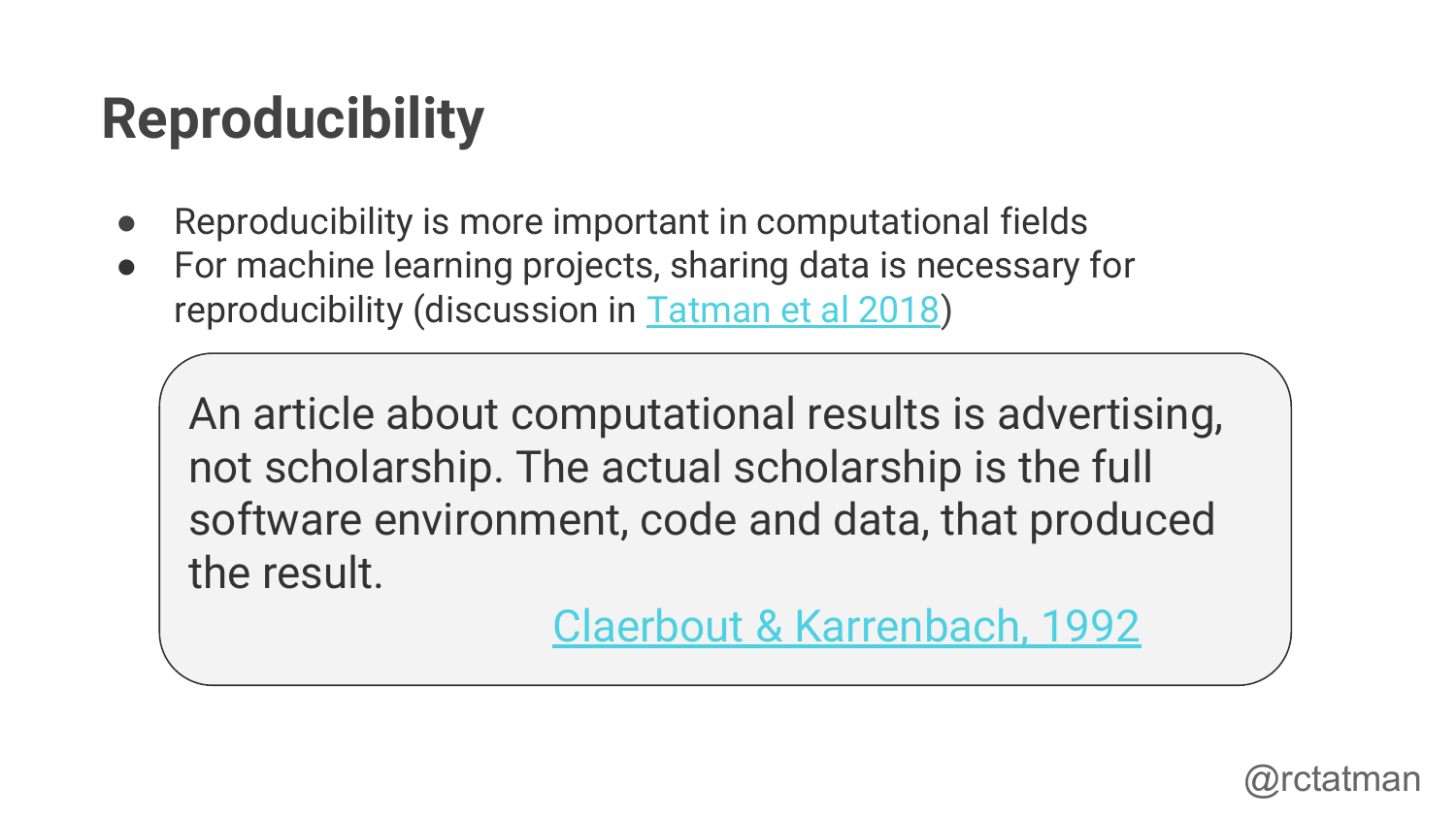# **Open Data: Not just "nice to have"**

Investigators are expected to share with other researchers, at no more than incremental cost and within a reasonable time, the primary data, samples, physical collections and other supporting materials created or gathered in the course of work under NSF grants. Grantees are expected to encourage and facilitate such sharing.

## **[NSF DATA SHARING POLICY](https://www.nsf.gov/bfa/dias/policy/dmp.jsp)**

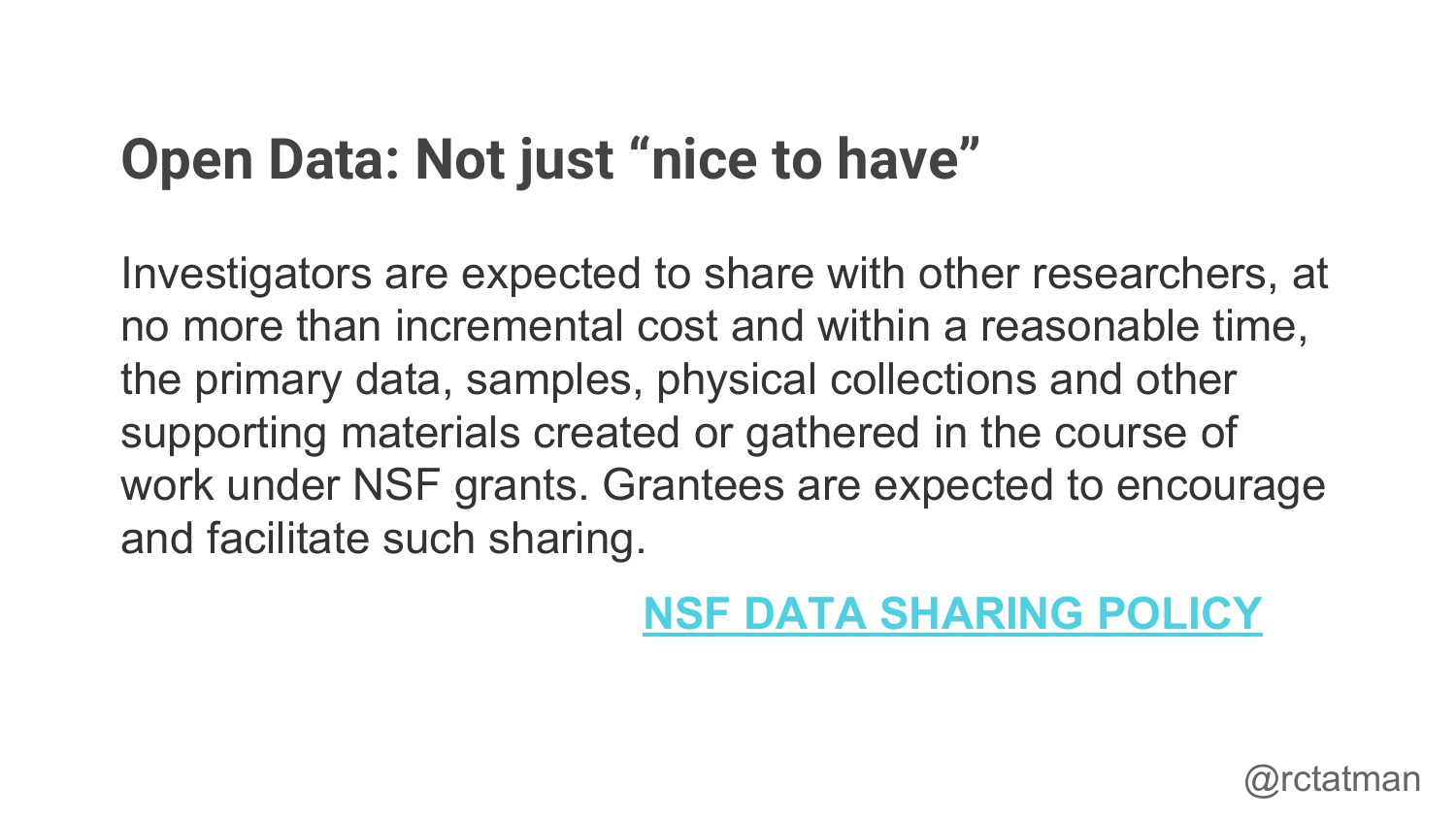## **Reproducibility & Open Data**



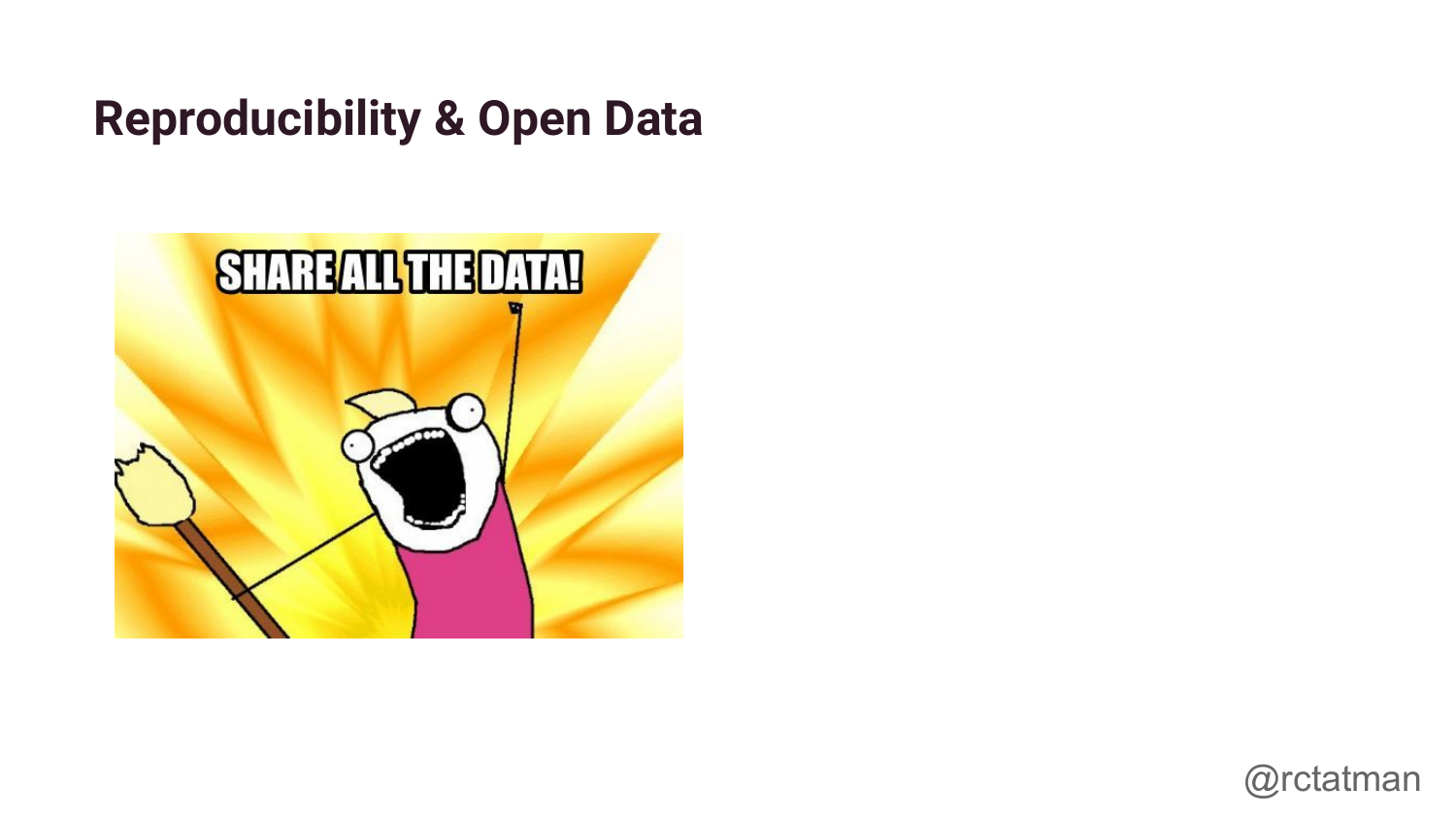## **Reproducibility & Open Data Participant Privacy**

# **SHAREALL THE DATA!**





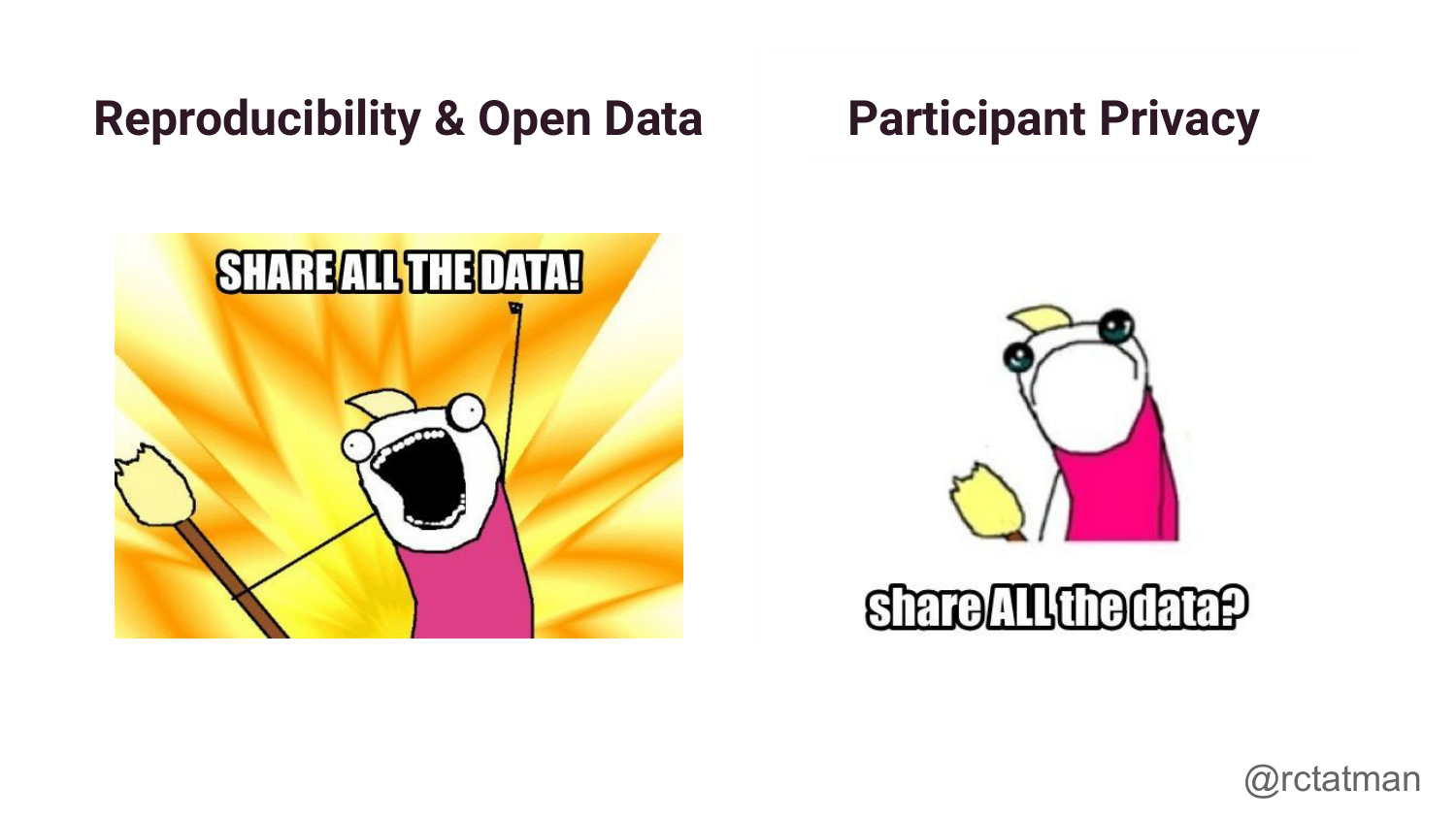# **"Participant" Privacy**

- "Participant" isn't quite right, since it implies informed consent ("Data producers", maybe?)
- Usually social media is exempt from or expedited through IRB review
- We're already legally constrained
	- Need to abide by the developer's agreement (if using API)
	- GDPR (for personal data about individuals in the European Union)
	- US regulations around data in specific domains (HIPAA, FERPA)
- Beyond legality, how can we proactively respect the wishes of the communities we're studying?
	- Here discussing Twitter [\(Fiesler & Proferes 2018\)](http://journals.sagepub.com/doi/10.1177/2056305118763366) but it will (presumably) vary by community

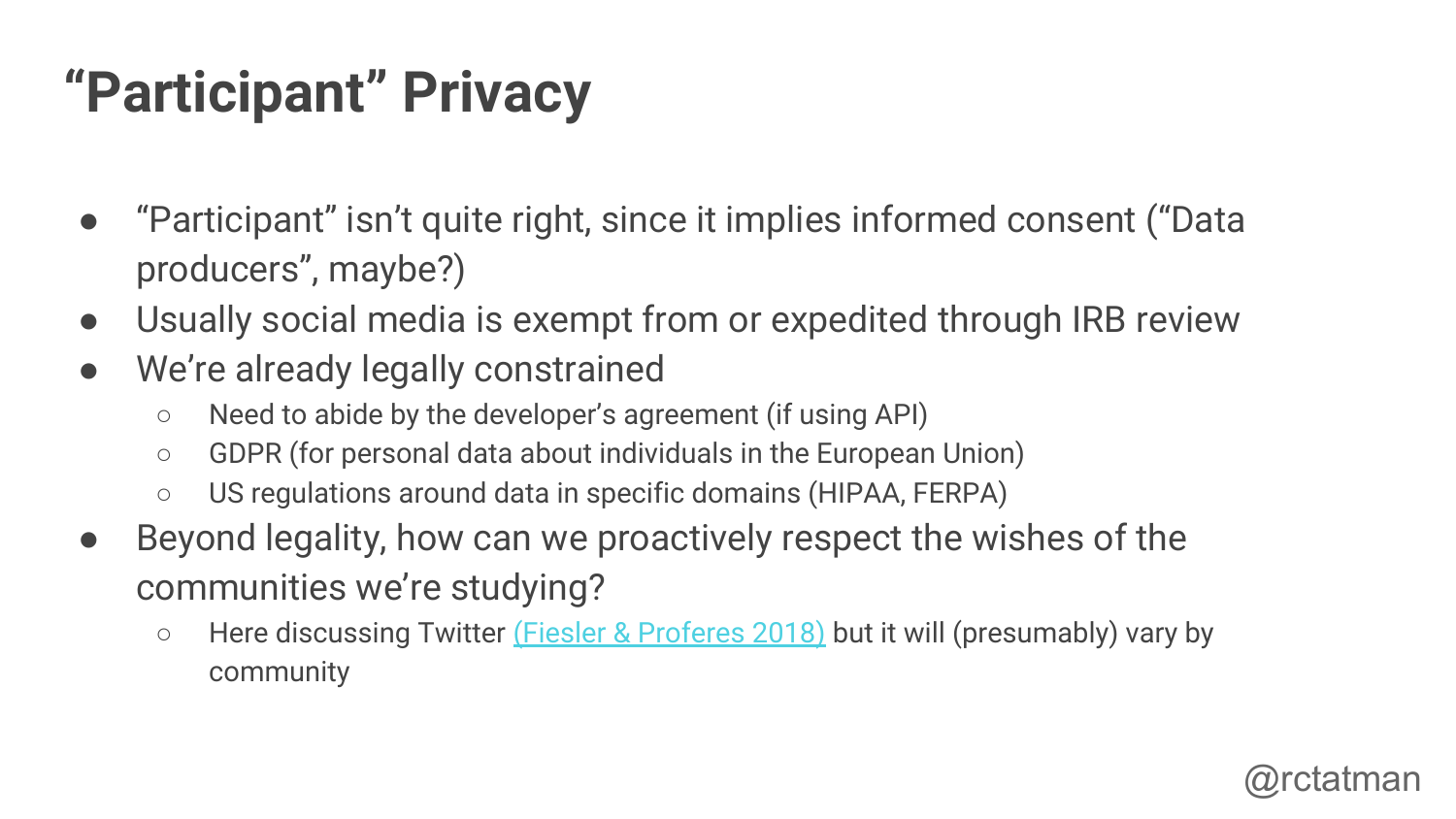|                                                                                                  | Very<br>uncomfortable | Somewhat<br>uncomfortable | Neither<br>uncomfortable<br>nor comfortable | Somewhat<br>comfortable | Very<br>comfortable |
|--------------------------------------------------------------------------------------------------|-----------------------|---------------------------|---------------------------------------------|-------------------------|---------------------|
| you were not informed at all?                                                                    | 35.1%                 | 31.7%                     | 16.4%                                       | 13.4%                   | 3.4%                |
| you were informed about the use after the fact?                                                  | 21.3%                 | 29.1%                     | 20.5%                                       | 22.0%                   | 7.1%                |
| it was analyzed along with millions of other<br>tweets?                                          | 2.6%                  | 18.7%                     | 25.5%                                       | 30.0%                   | 23.2%               |
| it was analyzed along with only a few dozen<br>tweets?                                           | 16.5%                 | 30.3%                     | 24.0%                                       | 20.2%                   | 9.0%                |
| it was from your "protected" account?                                                            | 54.9%                 | 20.5%                     | 13.8%                                       | 6.0%                    | 4.9%                |
| it was a public tweet you had later deleted?                                                     | 31.3%                 | 32.5%                     | 20.5%                                       | 10.4%                   | 5.2%                |
| no human researchers read it, but it was<br>analyzed by a computer program?                      | 2.6%                  | 14.3%                     | 30.5%                                       | 32.3%                   | 20.3%               |
| the human researchers read your tweet to<br>analyze it?                                          | 9.7%                  | 27.6%                     | 25.0%                                       | 25.4%                   | 12.3%               |
| the researchers also analyzed your public profile<br>information, such as location and username? | 32.2%                 | 23.2%                     | 21.0%                                       | 13.9%                   | 9.7%                |
| the researchers did not have any of your<br>additional profile information?                      | 4.9%                  | 15.4%                     | 25.1%                                       | 34.1%                   | 20.6%               |
| your tweet was quoted in a published research<br>paper, attributed to your Twitter handle?       | 34.3%                 | 21.6%                     | 21.6%                                       | 13.1%                   | 9.3%                |
| your tweet was quoted in a published research<br>paper, attributed anonymously?                  | 9.0%                  | 16.8%                     | 26.5%                                       | 28.4%                   | 19.4%               |

### Table 4. "How Would You Feel If a Tweet of Yours Was Used in a Research Study and . . ." (n=268).

Note. The shading was used to provide a visual cue about higher percentages.

Fiesler, C., & Proferes, N. (2018). "Participant"<br>Perceptions of Twitter Research Ethics. Social Media + Society, 4(1), 2056305118763366.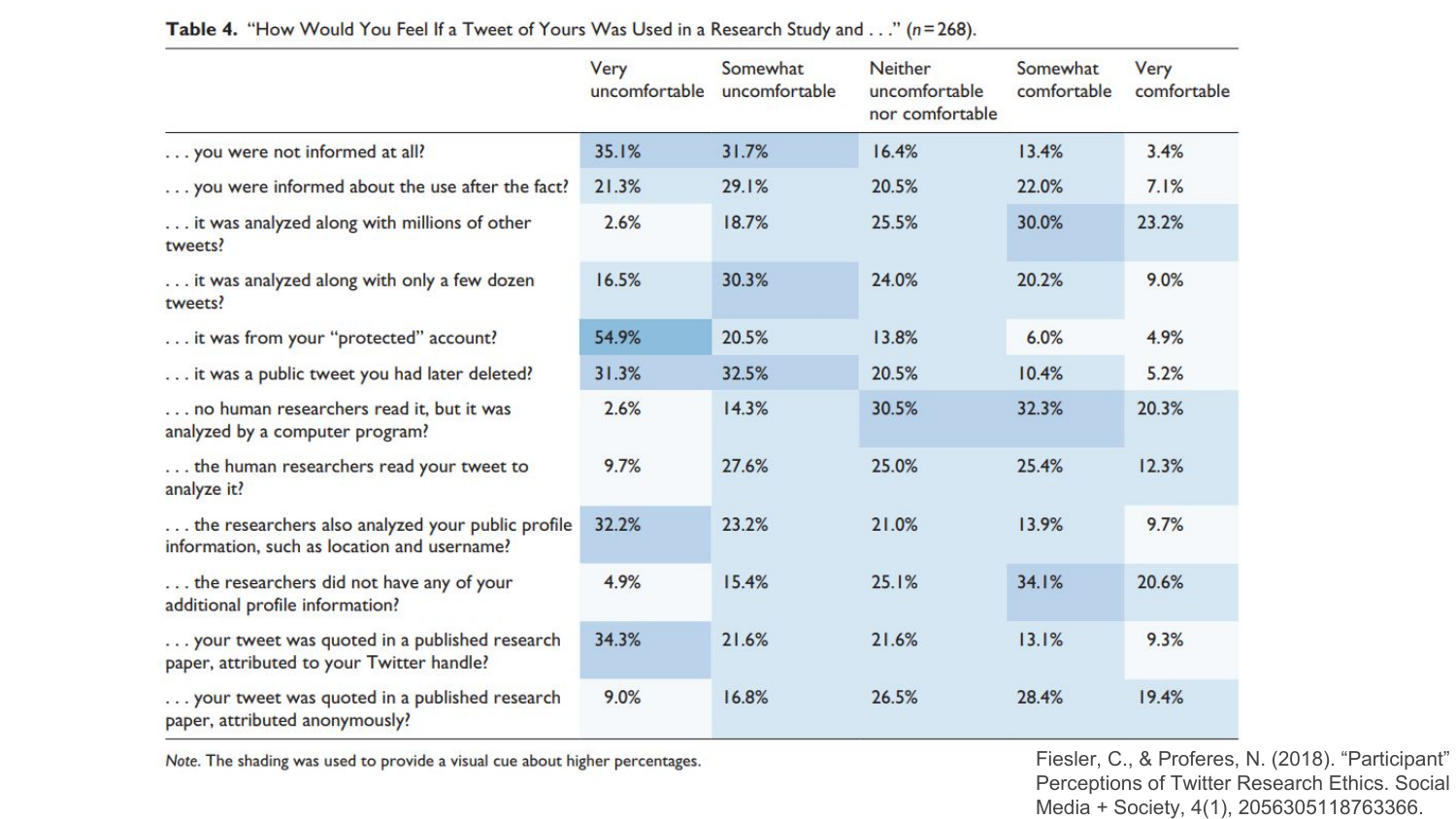## **More acceptable: Less acceptable:**

- Large datasets
- Analyzed automatically
- Social media users informed about research
- Anonymized tweets being quoted (note that enough words should be changed that a reverse search isn't possible)

- Small datasets
- Analysis done by hand (presumably including analysis by Mechanical Turk workers)
- Tweets from protected accounts or deleted tweets analyzed
- Quoting with citation (very different from academic norms!)

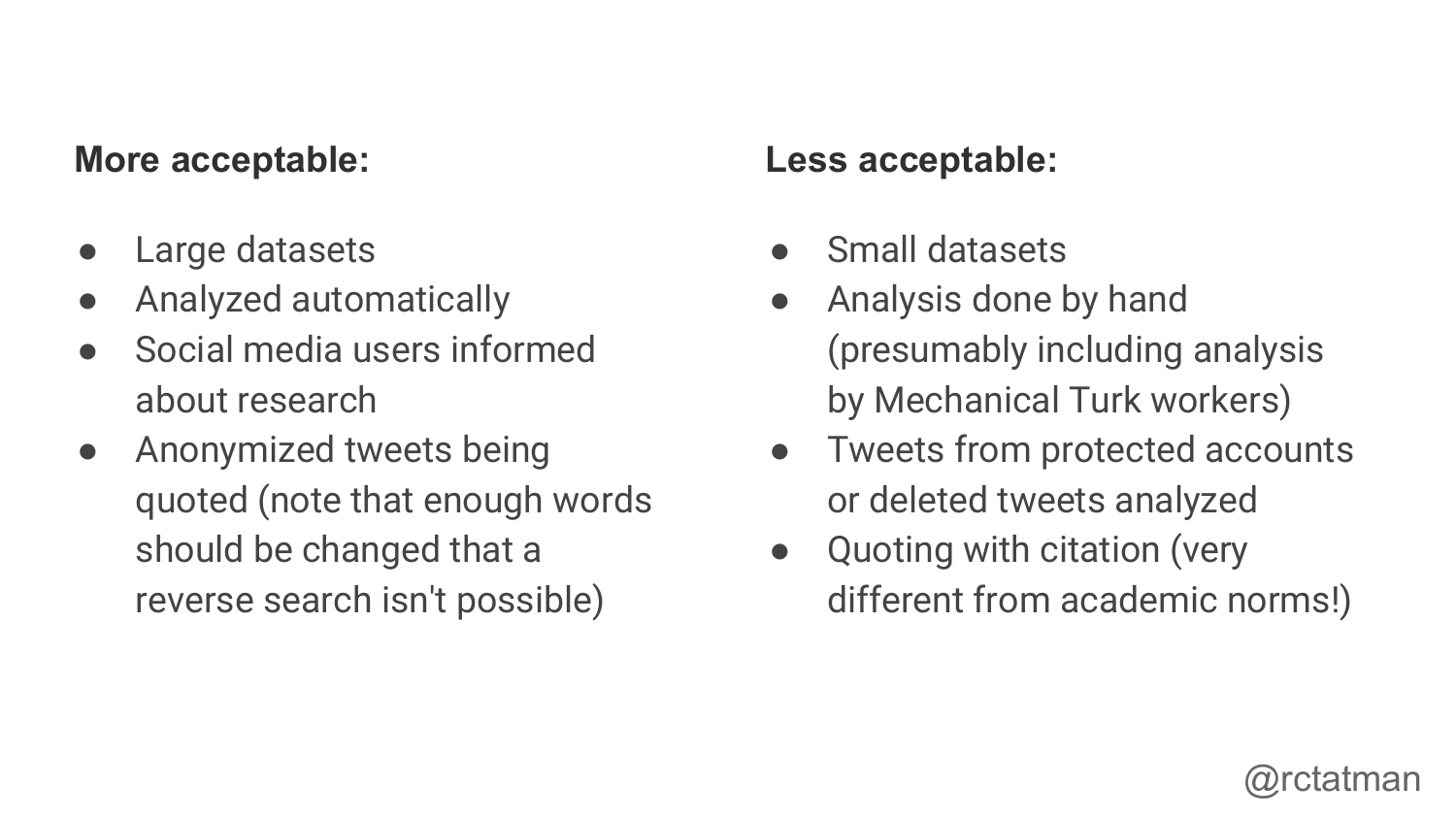## Areas of concern:

- Small dataset, from a single account
- Analysis done by hand
- Tweets from protected accounts analyzed (account was briefly protected & then made public again)
- Directly quoting tweets in paper
- Sharing info shared on user profile

## **Conclusion: Style**

- How does this interact with style?
- Case study: Twitter user I User name
	- https://twitter.com User name
	- 100 most recent tweets on April 23, 2015



26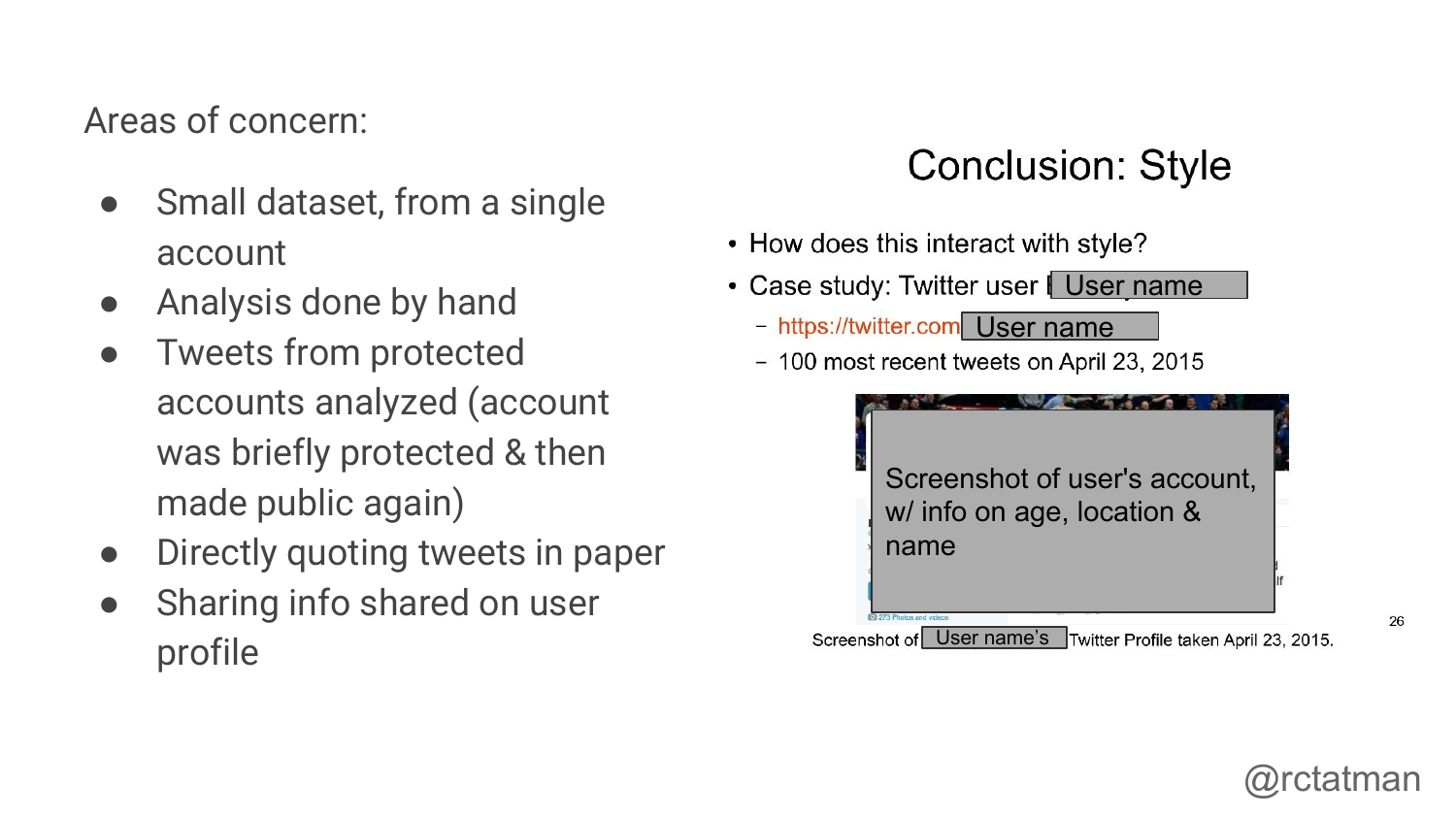## Areas of concern:

- Small dataset, from a single account
- Analysis done by hand
- Tweets from protected accounts analyzed (account was briefly protected & then made public again)
- Directly quoting tweets in paper
- Sharing info shared on user profile

## **Conclusion: Style**

• How does this interact with style?

| • Case study: Twitter user   User name                                                                                          |
|---------------------------------------------------------------------------------------------------------------------------------|
| https://twit-<br>This was my study!<br>I presented this slide.<br>voint on age, location &<br>name<br>[5] 273 Photos and videos |
| User name's<br>Screenshot of<br>Twitter Profile taken April 23, 2015.                                                           |



26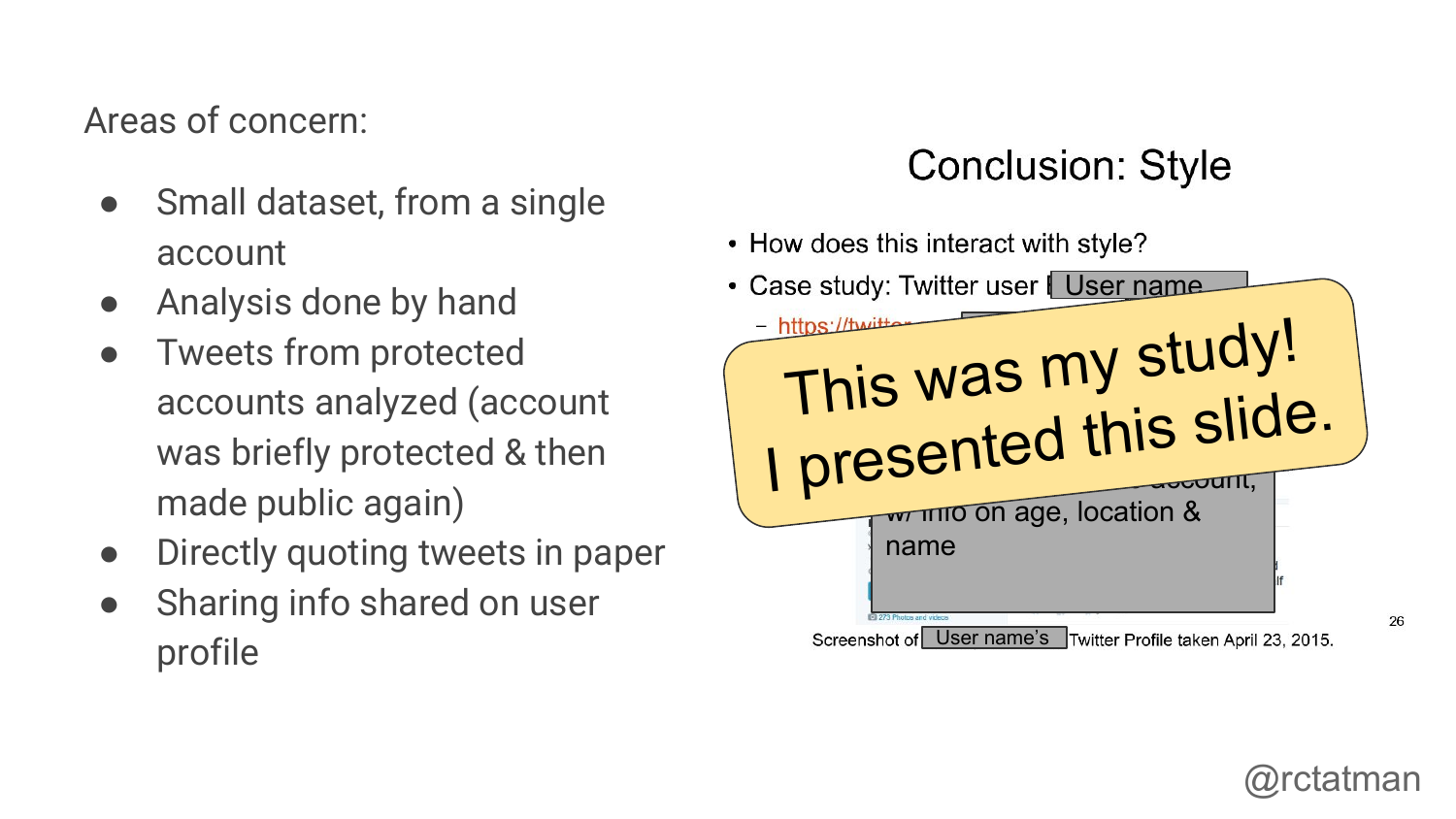# **What could go wrong?**

My main area of concern are cases where a user deletes a post from a platform but you retain it (which is against developer agreements but easy to fix) or it's referenced in a publication (which is much harder to fix)

- Social media posts are admissible as evidence in court & research data (at least in the US) is not protected from subpoena
- Research data on members of sensitive groups (like minority language speakers) might be used to find\target them
- You quote a user saying something controversial and trolls reverse search them and engage in a harassment campaign

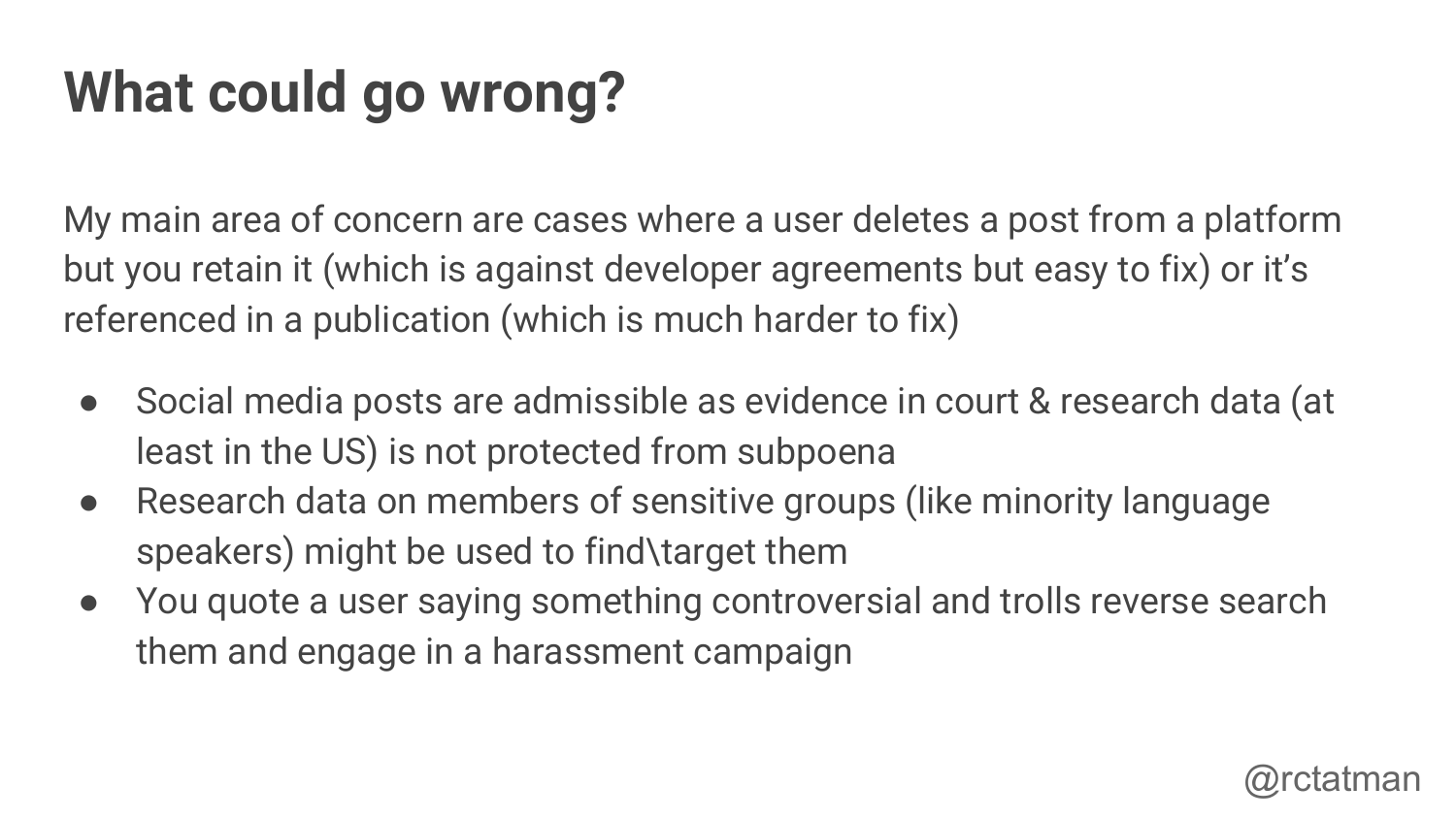# **What could go wrong?**

My main area of concern are cases where a user deletes a post from a platform but you retain it (which is against developer agreements but easy to fix) or it's referenced in a publication (which is much harder to fix)



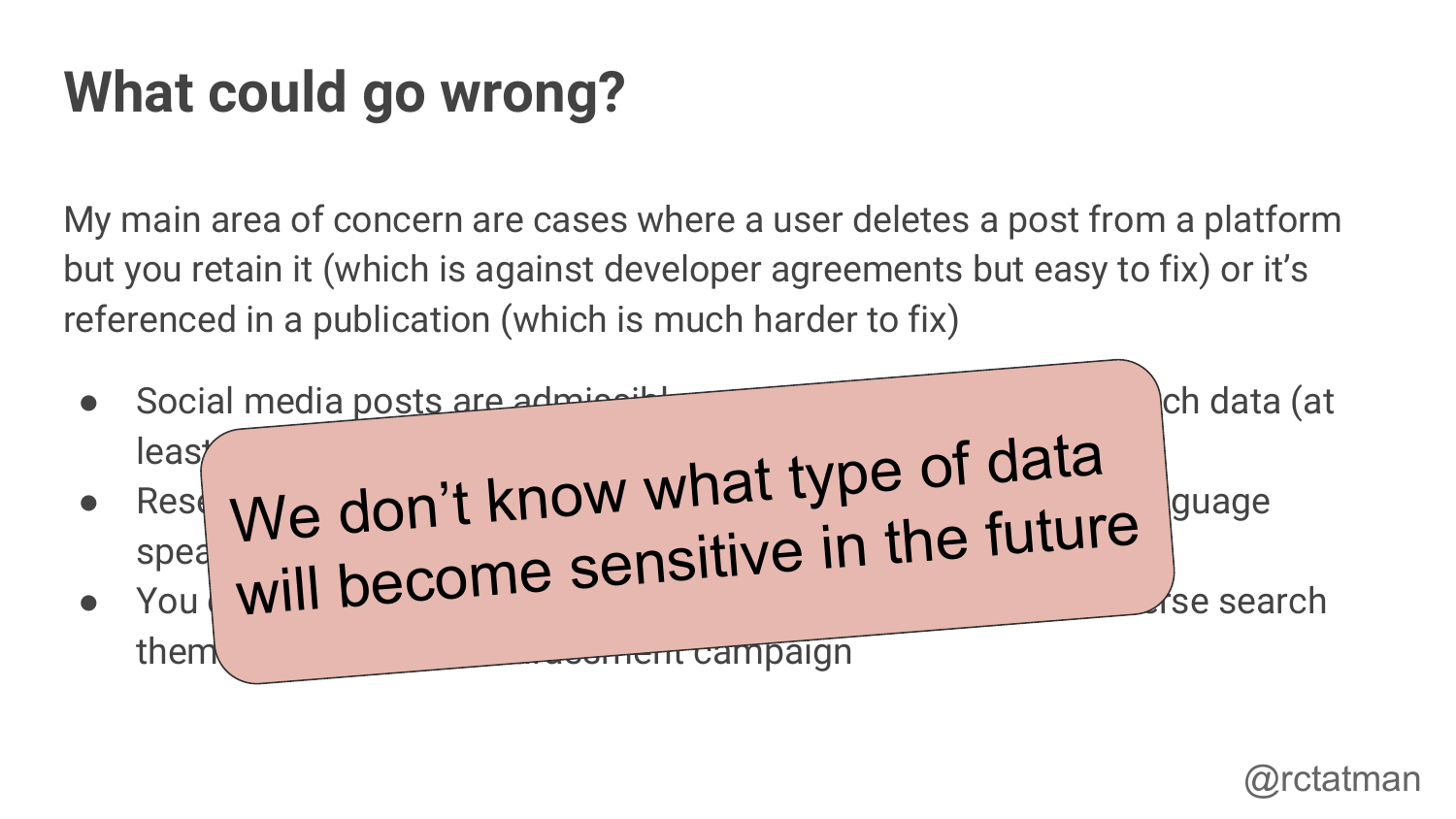# **What can we do?**

- 1. Share data/code necessary to repeat an analysis but not the raw text
	- a. Scripts used for querying/scraping (remember not to share your API key!)
	- b. Tweet ID's (See [Documenting the Now](https://www.docnow.io/) for examples & rehydrator)
	- c. Preprocessing scripts to get from text to your features
	- d. Features that can't be reverse engineered to get text back (word vectors yes, sentence vectors no)
- 2. Don't directly quote tweets in your papers
	- a. My rule of thumb: Replace 20% of the content words with synonymous or equally frequency words
	- b. Check to make sure you can't reverse search the tweet from the text
	- c. Exception: viral or newsworthy tweets

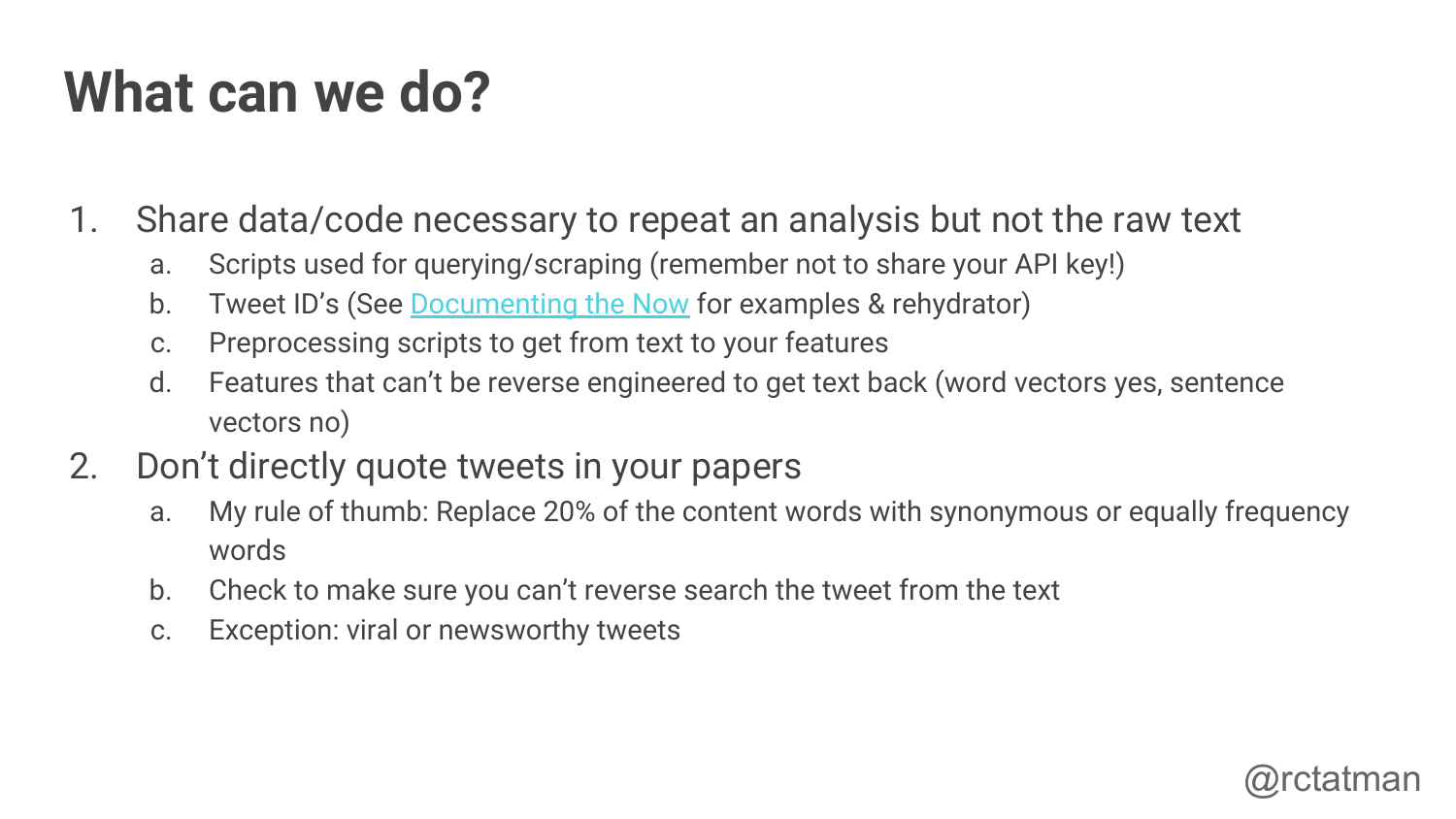# **Exceptions: Bots, Brands and Bigwigs**

I think these measures are important for private individuals, but I'm less concerned with other categories of accounts:

- Bots: automated accounts
	- Some bot accounts will clearly disclose (e.g. [@infinite\\_scream,](https://twitter.com/infinite_scream) [@MagicRealismBot](https://twitter.com/MagicRealismBot))
	- Others will attempt to mimic real users & require detection
	- I'd recommend automatic detection (e.g. **[Botometer](https://botometer.iuni.iu.edu/#!/)** by Davis et al) w/ a hand-tuned threshold
- Brands: accounts speaking on behalf of a corporation or other organizations
- Bigwigs: accounts for public individuals
	- Verified accounts (self-selecting as an account of public interest)
	- Politicians [\(ProPublica's politwoops](https://projects.propublica.org/politwoops/) archives deleted tweets by public officials)
	- Celebrities or very popular accounts, even unverified (e.g. [@dril\)](https://twitter.com/dril)